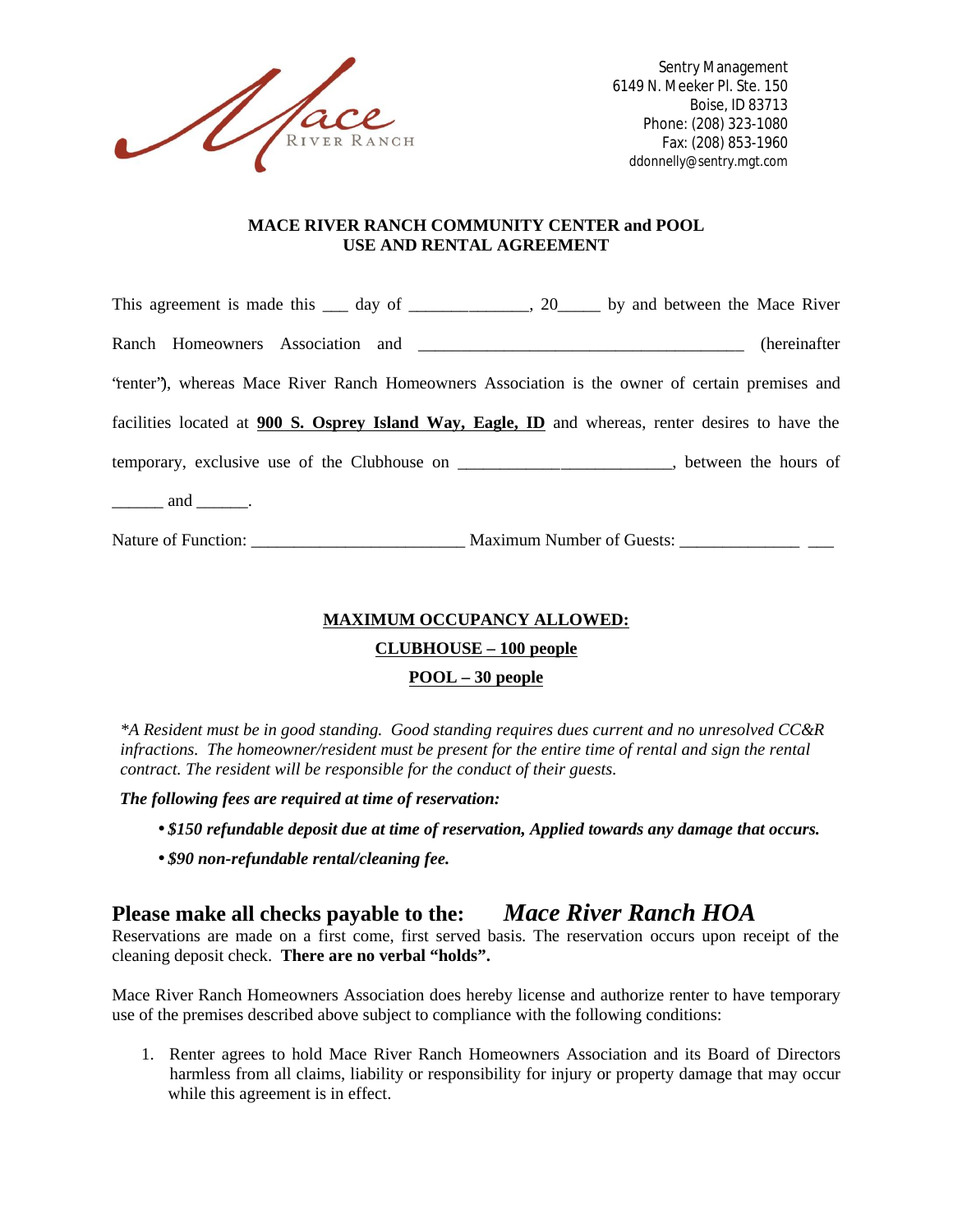- 2. The Mace River Ranch Homeowners Association and its Board of Directors are not responsible for any personal belongings lost, stolen, or left on Mace River Ranch property.
- 3. Applicant is liable for all damages incurred regardless of amount, which may include, but not limited to fixtures, furnishings, and other accessories. The renter will surrender the premises in the same order and condition as they were at the beginning of the function.
- 4. NO MUSIC ALLOWED AFTER 10:00 PM: The Noise Ordinance of the City of Eagle does not allow music to be played outside the premises after 10:00P.M. There are no exceptions to this law. Music, or amplification provided by recordings or musicians must be kept to a level that does not cause stress for the neighbors. Any party causing stress among the neighbors which results in verbal complaints or visits from the police department will cease immediately. Speakers must stay inside.
- 5. No underage consumption of alcoholic beverages. Should the Mace River Ranch Homeowners Association and its Board of Directors become aware of underage alcohol consumption, law enforcement will be notified. The Mace River Ranch Homeowners Association and its Board of Directors strictly adheres to all Idaho laws and maintains a Zero Tolerance for underage alcohol consumption. Absolutely no alcoholic beverages permitted to be consumed in the parking areas.
- 6. A \$150.00 cleaning and damage deposit shall be paid to Mace River Ranch Homeowners Association by the renter and shall accompany this agreement. This deposit will be returned upon satisfactory inspection within 10 days of date of renter's use of the facility. Renter accepts responsibility for all cleaning and repair costs including any costs that may exceed the cleaning and damage deposit amount. Renter shall be solely responsible for cleaning the facility following use (no later than 10:00 PM the day of the event), which responsibility shall include removal of all renters' property from the facility and premises and removal and proper disposal of all trash, refuse and debris.
- 7. Please do not leave cooking utensils, dishes, beverages, or food in the refrigerator or around the premises. Any items left on the premises will be considered abandoned, and the Mace River Ranch Homeowners Association and its Board of Directors may dispose of them without notice. Renter understands and accepts that Mace River Ranch Homeowners Association may keep and apply such portion of the deposit as may be necessary to remove abandoned items, adequately clean, and repair the facility and premises.
- 8. No pets of any kind are permitted within these premises at any time.
- 9. No smoking allowed in the Clubhouse or within 10 ft of doors at any time.
- 10. All decorations must be "free standing" and may not be attached to any Clubhouse walls, windows, furniture or fixtures with tacks, tape, nails or glue. No glitter or glitter products can be used for decoration. Outside decorations are permitted with prior consent from the Mace River Ranch Homeowners Association and its Board of Directors.
- 11. Set-up is the responsibility of the party hosts.
- 12. Please be advised, rentals during the months of May through October will share the restrooms with pool patrons.
- 13. The parking lot shall be shared with residents and event attendees on a first come first serve basis. No overnight parking is allowed in the driveway, parking lot area, or on the public streets near the facility. Violators are subject to having vehicles towed at owner's expense. Please be respectful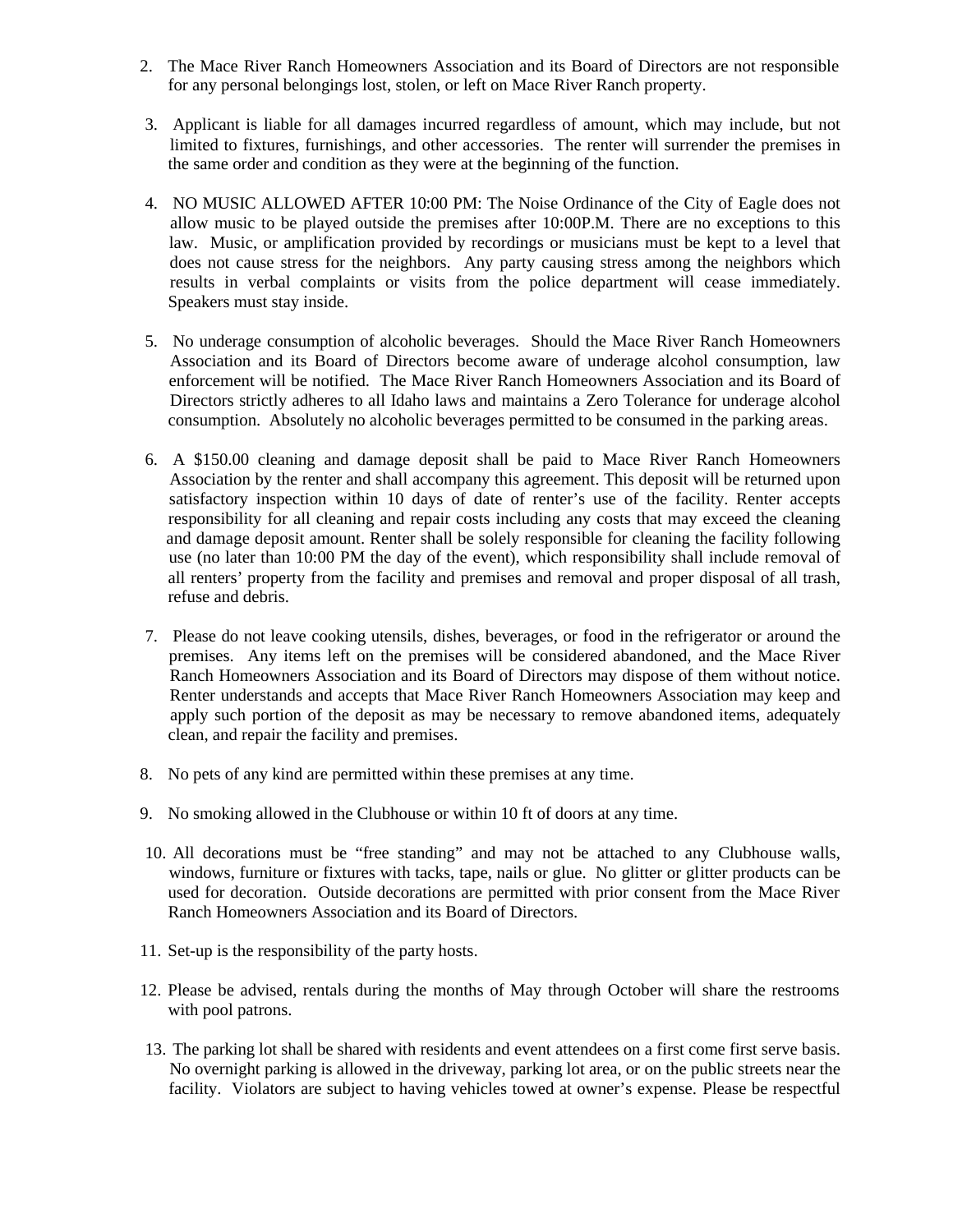of homeowners near the clubhouse and avoid parking in a way that would block their access to the street.

- 14. Tables, chairs, counters, range and refrigerator must be washed and wiped clean. The facility must be vacuumed and the floor coverings must be left in a clean condition. This means mopping if necessary in the kitchen area.
- 15. All furnishings must be returned to their proper arrangement after use of the facility. **Please note**: **Furniture or furnishings may not be removed from the clubhouse at any time during the rental period.**
- 16. Renter agrees to turn off all appliances and light fixtures and to lock facility after use.
- 17. All lights to be turned off after each function.
- 18. All doors, including restroom doors, to be unlocked and unrestricted during the party use.
- 19. Renter agrees to be present at all times while guests are present at the premises and facility. Under no circumstances will renter grant access to the premises and facility without being present during the entire period.
- 20. Renter accepts responsibility to ensure that all guests and other users of the facility and premises follow all rules and requirements of the Mace River Ranch Homeowners Association.
- 21. The renter agrees to provide adequate supervision of minors at the event.
- 22. Renter acknowledges that the guest capacity at Mace River Ranch Clubhouse is 100 guests per City of Eagle Fire Code.
- 23. Any misrepresentation under this Rental Use Agreement is subject to forfeiture of entire deposit.
- 24. The Mace River Ranch Homeowners Association and its Board of Directors may monitor and inspect the Clubhouse and parking lots at any time during the event described in this agreement. The renter agrees, if the Mace River Ranch Homeowners Association and its Board of Directors deems the actions of the event attendees undesirable for any reason, the Mace River Ranch Homeowners Association and its Board of Directors may order the renter, guests and employees to vacate the Clubhouse immediately without any refund.
- 25. The Mace River Ranch Homeowners Association and its Board of Directors reserves the right to refuse to rent the Clubhouse for any purpose it deems to be detrimental to or not in the best interest of the HOA members. It further reserves the right to refuse to rent the facilities on any dates and at any time it deems inappropriate or inconvenient.
- 26. The Mace River Ranch Homeowners Association and its Board of Directors shall not be liable for its failure to perform this contract if such failure is due to, but not limited to double booking, lack of cleaning, fire, flood, earthquake, foul weather, or any emergency condition that is beyond the control of management prevention or interfering with performance.

**CANCELLATION/DEPOSIT REFUNDS:** If a renter cancels the reservation with more than 2 weeks' notice, a full refund will be issued within 30 days. The cleaning deposit will be refunded in full within 30 days, providing no violations of the cleaning agreement are found.